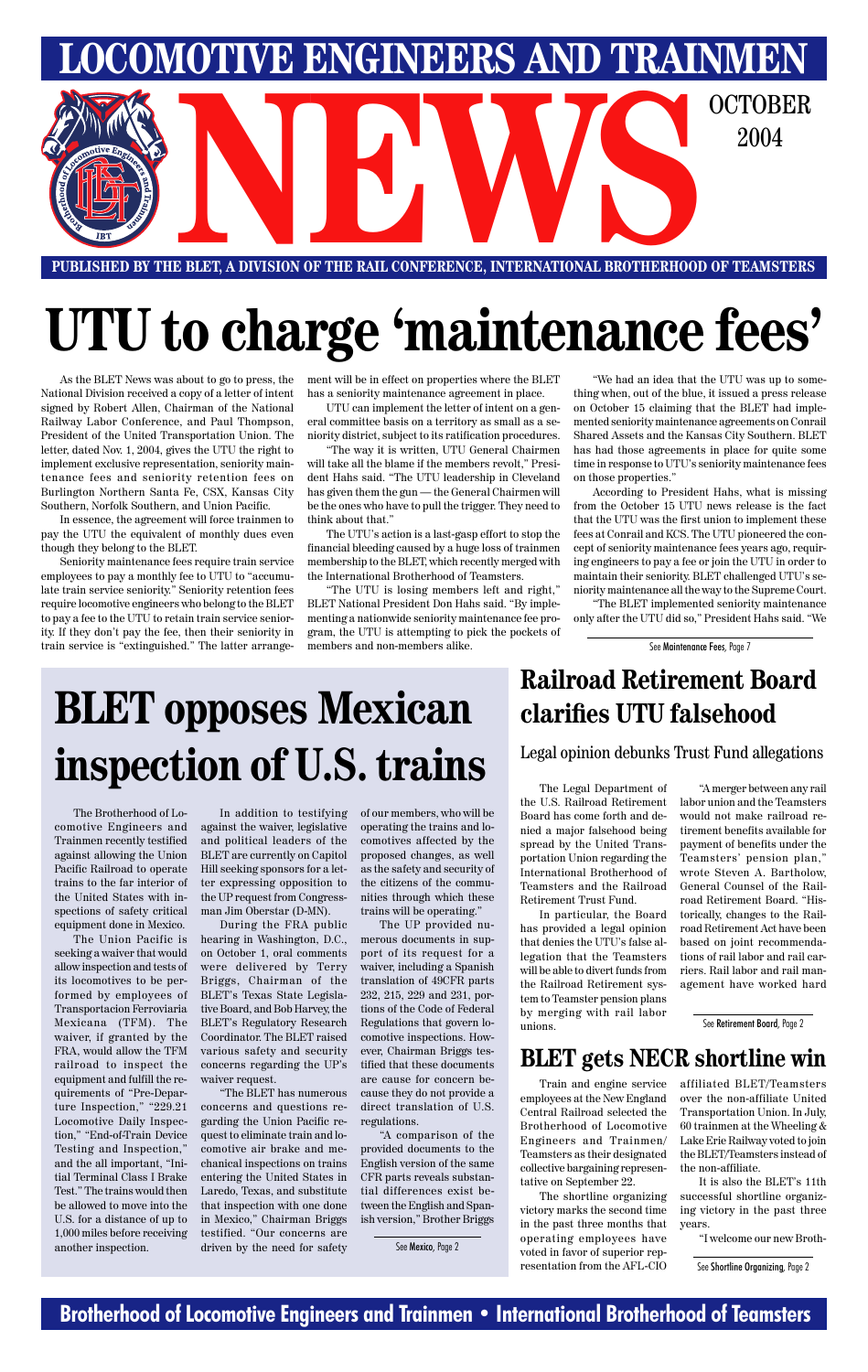## **BLET NEWS**

said during his oral presentation. "For example, in the Spanish version of 49CFR, there are numerous instances where text is omitted or deleted, ranging from single words or phrases to paragraphs and even entire sections numbering 20 or 30 pages. In addition, the Spanish translation is from an outdated version of 49CFR, one that lacks any mention of locomotive sanitation regulations that have been in effect since 2002.

"These examples are offered as an illustration of the questionable overall quality of the material that is used to train the personnel who will be charged with conducting the inspections in accordance with current FRA regulations. If the regulatory language is incorrect, we can fully expect the quality of the training material to be questionable. It is therefore doubtful that the training TFM employees receive is fully compliant with 49CFR."

The BLET also testified regarding the issue of accountability for those persons responsible for conducting inspections and tests in Mexico.

"FRA has the authority to impose civil penalties allet railroads and their employees for failure to comply with safety related regulations," Briggs said. "These penalties are in place to act as an effective

deterrent against lax inspections and the use of noncompliant or unsafe equipment. Clearly, FRA has no jurisdiction in Mexico and therefore no method of ensuring compliance other than TFM railroad's voluntary cooperation.

"BLET has great difficulty understanding how allowing the TFM railroad, which is based in Mexico, to voluntarily comply with FRA regulations, as would be the case if this waiver is granted, is consistent with FRA's mission to continue to improve rail safety."

BLET described these essential testing and inspection requirements to be the living end of over a century of experience with railroad equipment failure and design needs for safety. The regulatory oversight performed by well-trained, qualified, and accountable individuals assures employee and public safety. These vital duties cannot be exported to a place where the safety culture is not equal to that of the U.S. or Canada.

The BLET also cited issues of security in arguing against the UP's waiver request.

"The Department of Homeland Security and Transportation Security Administration, as well as BLET are currently raising awareness of security vulnerabilities that exist in the freight rail system in the United States," Briggs testified. "With respect to this operation, the inspections that are currently done on trains in Laredo provide an added layer of security. Because approval of this proposal would remove that redundancy, and lessen security on those trains, BLET urges the Department of Homeland Security and the Transportation Security Administration to study this proposal and make their finding a part of this record."

At the conclusion of the meeting, Grady Cothen, the FRA's Acting Association Administrator, asked the BLET to provide a more detailed report of the errors and mistakes in the Spanish translation of 49CFR. The BLET also requested that the public record be held open an additional 60 days because of the impact this waiver request may have on matters of security.

In addition to Oberstar, 11 signatures are now on the letter opposing the UP waiver request, including; Corrine Brown (D-FL), Jerrold Nadler (D-NY), Carl Blumenauer (D-OR), Peter DeFazio (D-OR), Michael Capuano (D-MA), Elijah E. Cummings, (D-MD), Michael A. Michaud (D-ME), Nick Lampson (D-TX), William Lipinski (D-IL), Juanita Millender-MacDonald (D-CA), Ellen Tauscher (D-CA), Jerry Costello (D-IL), Tim Holden (D-PA), Julia Carson (D-IN), and Ed Pastor (D-AZ).

BLET members are asked to contact their Representative in the House and ask them to sign on to the Oberstar letter. A copy of Oberstar's letter to FRA Acting Administrator Betty Monro is available on the BLET website at:

http://www.ble-t.org/pr/pdf/monro.pdf The entire docket can be seen at http:// dms.dot.gov and is listed as Docket No. 18746. •

### Mexico

Continued from Page 1

## **BLET testifies to stop inspection of U.S. trains in Mexico**

A remote control train wreck in East St. Louis on September 21 is one of several serious remote control accidents in recent weeks, heightening concerns about the lack of enforceable federal regulations to ensure the safety of these operations.

At 3:30 a.m. on September 21, a remote control locomotive was in use when four train cars went off the tracks at an East St. Louis area rail yard, resulting in a major hazardous materials release and possibly sickening 75 people at a nearby high school. Approximately 140 people living in the nearby neighborhood were evacuated from their homes as a result of the hazmat release.

According to BLET National President Don Hahs, the National Transportation Safety Board (NTSB) and the Federal Railroad Administration (FRA) were unaware that remote control was involved in the East St. Louis accident until notified by the BLET.

The BLET Safety Task Force received party status from the NTSB to assist in the accident investigation.

"How many more derailments, hazmat spills, near misses, and employee fatalities must we endure before the Federal Railroad Administration develops enforceable federal regulations?" President Hahs asked. "The BLET does not oppose this technology, but had hoped to prohibit its use until enforceable federal safety regulations were put in place. The current rash of accidents, coupled with the fact that some are not being reported to the FRA and NTSB, is the result of new technology being deployed without adequate federal safety standards."

In the absence of federal safety regulations, the BLET is working with Congressman Gene Green (D-TX) to pass legislation that would prevent the use of remote control locomotives in the transportation of rail cars containing hazardous materials. The bill number is H.R. 5119.

The nation's major railroads, along with the leadership of a union not affiliated with the AFL-CIO, began implementing remote control train operations in 2002. These operations began under "recommended guidelines" issued by the FRA, which are unenforceable in the protection of worker safety. The BLET petitioned the FRA for enforceable guidelines in November of 2000.

A fatal remote control train accident took place on September 2 when BLET member Glen "Skip" York II, 26, was killed while working as a remote control operator at the Burlington Northern Santa Fe yard in Clovis, N.M.

On July 9, the Union Pacific Rail-

road failed to report a major remote control accident to the NTSB that hap-

pened in Pine Bluff, Ark. On October 6, a man lost an arm in a remote control accident at the Cenex

Harvest States' soybean processing plant in Fairmont, Minn. The local newspaper, the Fairmont Sentinel, reported that "Jeffrey Allen Heupel was injured while operating one of the plant's rail engines when the remote system malfunctioned... he was using the remote to move the engine and the engine was not stopping."

Sixty-one communities in the

United States have adopted remote control safety resolutions that call upon the FRA to conduct a thorough of the safety of remote control train operations and to adopt enforceable federal safety regulations to ensure the safety of the technology. •

## **Neighborhood evacuated after remote control wreck**

Remote control hazmat spill in East St. Louis forces evacuation, sends 75 to hospital

over the years to ensure that the railroad retirement system is financially sound… any change in the system that would jeopardize the current and future payment of benefits under the Act must be seen as extremely unlikely."

The UTU, facing an uncertain future, has resorted to mudslinging and scare tactics in an effort to stem the tide of dwindling membership. The BLET/ Teamsters have defeated the UTU in numerous head-to-head shortline repers and Sisters into the House of Labor and thank them for voting for the BLET," BLET National President Don Hahs said. "We will now begin the process of negotiating a new contract with management to improve the wages, benefits, and standard of living for New England Central's train and engine service employees."

President Hahs thanked Tommy Miller, the BLET's Director of Organizing, for another job well done. He also thanked the Special Reps and espe-

resentation elections over the past three years, and an ever-increasing number of former UTU members have joined the BLET/Teamsters each month for the past nine months.

"It should be clear now that the false allegations being spread by the UTU are pure bunk, dreamed up by UTU spin doctors in an effort to discredit the BLET and Teamsters," said BLET National President Don Hahs. "It is a shameful that the UTU's leadership would resort to such tactics."

Counsel Bartholow's legal opinion is available at: http://www.ble-t.org/pr/ pdf/rrb.pdf . •

### Retirement Board Continued from Page 1

cially Brother Ben Martin, New York Susquehanna & Western General Chairman, and Jim Masker, NYS&W Secretary-Treasurer, for their assistance.

"The New England Central train and engine service employees wanted to be a part of the 1.4 million member IBT, the largest transportation union in the country," Brother Miller said.

The NECR is owned by RailAmerica and is headquartered in St. Albans, Vt. The railroad operates over 329 miles of track between East Alburgh, Vt., and New London, Conn., handling mostly iron, steel, grain, lumber, wood, pulp and paper products. •

### Shortline Organizing Continued from Page 1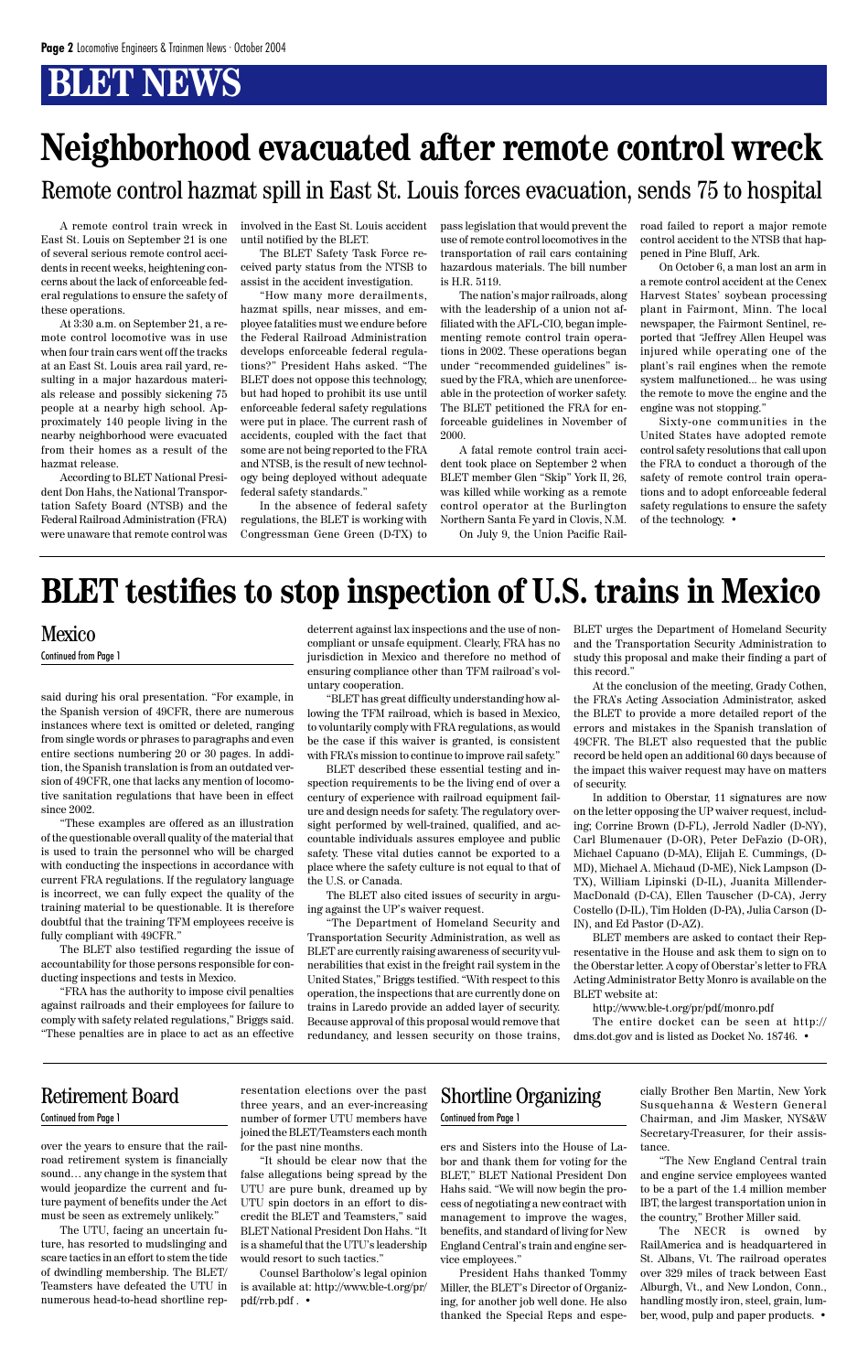## **BLET NEWS**

The MetLife Claims Center opened on September 21 to handle short-term disability claims from members of the Brotherhood of Locomotive Engineers and Trainmen.

To initiate a claim for a sickness, accidental injury or pregnancy, it will be necessary to call: (800) 858-6506

Call the toll free number if you are absent for more than 14 consecutive calendar days. If the absence is scheduled, such as a hospital stay, you should call prior to your last day of work. If you were disabled on July 1, 2004 or after and expect that the disability will continue through October 1, 2004, please call the toll free number as soon as possible in order to initiate a claim. When you call, you will be asked to provide the following information:

• Personal Information — name, address, telephone number, Social Security Number, job title, BLET General Committee, and local BLET Division

• Job Information — railroad, workplace location and address, work schedule, telephone number, date of hire on railroad, and date entered engine service

• Sickness/Injury Information last day worked, nature of illness, how, when and where the injury occurred, when disability commenced, and craft working in at the time of injury/onset of illness

• Physician's Information — name, address, telephone number, and fax number for each treating physician

MetLife will determine eligibility based on information provided by the railroads.

MetLife will mail an "Authorization to Disclose Information About Me" form to you immediately after you report your claim. It is important that you do the following:

• Complete all applicable areas of the form

• Sign the form

• Fax or mail the form as soon as possible to expedite your claim (retain original for your records)

• Provide your treating physician (s) with a signed copy

Failure to follow these steps could delay processing of your claim.

Your physician(s) may also ask you to sign his/her specific authorization form(s). Please do so.

A brochure describing the claims process in detail and a "Question and Answer" document will be mailed to covered individuals on participating railroads in the near future. A link to the "Q&A" document is on the BLET website at: http://www.ble-t.org/pr/pdf/ metlifeqa.pdf

If you need BLET assistance in working with MetLife, please contact:

Jim Bradford BLET Short-term

Disability Administrator Phone: (830) 896-1592 E-mail: Bradford@ble-t.org •

## **BLET short-term disability insurance update**

Emily Frei, the daughter of BLET Division 239 (Knoxville, Tenn.) member Scott Frei, was involved in a tragic automobile accident on August 27.

Emily, 17, sustained second and third degree burns over 75 percent of her body, and remains in critical condition at this time.

She is currently undergoing treatment at Cincinnati's Shriners Hospital. On September 28, Emily underwent her 11th surgical procedure since the accident. She is doing well, but is still in critical condition.

Cards and letters of encouragement can be sent to:

 **Emily Frei Cincinnati Shriners Hospital 3229 Burnet Avenue Cincinnati, OH 45229-3095**

Brother Scott Frei is spending time away from home and work with Norfolk Southern to stay in Cincinnati with his family during this crisis.

Donations for the Frei family are being collected by their church:

 **The Frei Family c/o Meridian Baptist Church 6513 Chapman Hwy. Knoxville, Tenn. 37920**

If you wish to send an email encouragment please use the following email address:

### 17-year-old daughter of member injured in automobile accident

The following statement was issued by Edward Wytkind, President of the AFL-CIO's Transportation Trades Department.

"In the September 30 debate, John Kerry told America that he will secure the nation's transportation system our ports, airlines, trains and subway systems — that have been badly neglected by President Bush.

"John Kerry told the nation — and specifically America's travelers and transportation workers — that he has a plan to better protect airline passengers, to police cargo in our ports, to protect mass transit and rail passengers from terrorist threats and to give emergency responders the tools and resources they need. George W. Bush's silence on the topic proves he is consistent – he has been consistently silent for three years since September 11.

"The President refused to answer Kerry's criticisms and in fact evaded these issues entirely. This comes as no surprise to transportation workers, whose calls for aggressive action have fallen on deaf ears in a White House that has been busy orchestrating photo ops but unfortunately missing in action in closing the gaping security holes in our transportation system.

"It is not enough to tell Americans that you are resolute and strong. Frontline transportation workers know that when it comes to protecting the security of our transportation system, the President has been neither resolute nor strong and has been wrong in ignoring the safety of the traveling public. The President has not done the "hard work"

to secure our transportation system against terrorist attacks.

"Last night was yet another reminder to all Americans that on November 2 they must choose between four more years of inaction that places travelers and workers at risk or a vigorous commitment to police our transportation system and stop the terrorists from using our members' workplace to spread their hatred in the United States.

"That is the message we will carry to millions of transportation workers in the next 32 days."

TTD represents 35 member unions in the rail, aviation, transit, trucking, highway, longshore, maritime and related industries. For more information, visit www.ttd.org. •

**Kerry sends loud message on transportation security**

(The AFL-CIO'S Transportation Trades Department (TTD) issued the following news release on October 4.)

In response to a Bush administration move to suppress rail workers from speaking out on critical issues of working conditions, safety, and pay, AFL-CIO rail unions and their members have launched a national mobilization which has already generated thousands of protest e-mails to the Bush administration and Congress.

Edward Wytkind, President of the AFL-CIO's Transportation Trades Department, condemned what he termed the Bush administration's, "thin bureaucratic smokescreen of new 'filing fees' to cut down on the number of rail workers who file grievances demanding workplace safety and security and an end to unfair corporate behavior."

The proposal being advanced by

Bush appointees to the National Mediation Board would only apply to workers, not management, Wytkind said. For

over 70 years the federal government has provided arbitration for labor-management disputes as part of an agreement between labor, management and our government that aims to reduce disruptions in rail service.

"The intent of these 'reforms' is crystal clear: silencing workers and tilting the playing field in management's favor. This one-way tax on workers' legal rights is yet another example of the White House's long-running assault on collective bargaining. So what's next, having to pay to vote?" Wytkind asked.

The Bush proposal has sparked bipartisan opposition on Capitol Hill. Senators Arlen Specter (R-PA) and Tom Harkin (D-IA), the chairman and ranking members of the Senate panel overseeing NMB funding, jointly wrote the



"Rail workers won't let George W. Bush get away with

trying to silence us," Wytkind said, "We demand that the Bush administration abandon this blatant assault on fairness."

Go to www.ttd.org to learn more about this mobilization.

TTD represents 35 member unions in the aviation, rail, transit, trucking, highway, longshore, maritime and related industries. For more information, visit www.ttd.org . •



## **AFL-CIO's TTD begins mobilization as President Bush seeks to silence rail workers**

### Rail workers would have to pay fees for filing grievances under Bush plan

## **BLET family needs your assistance**

encouragement@meridianbaptist.org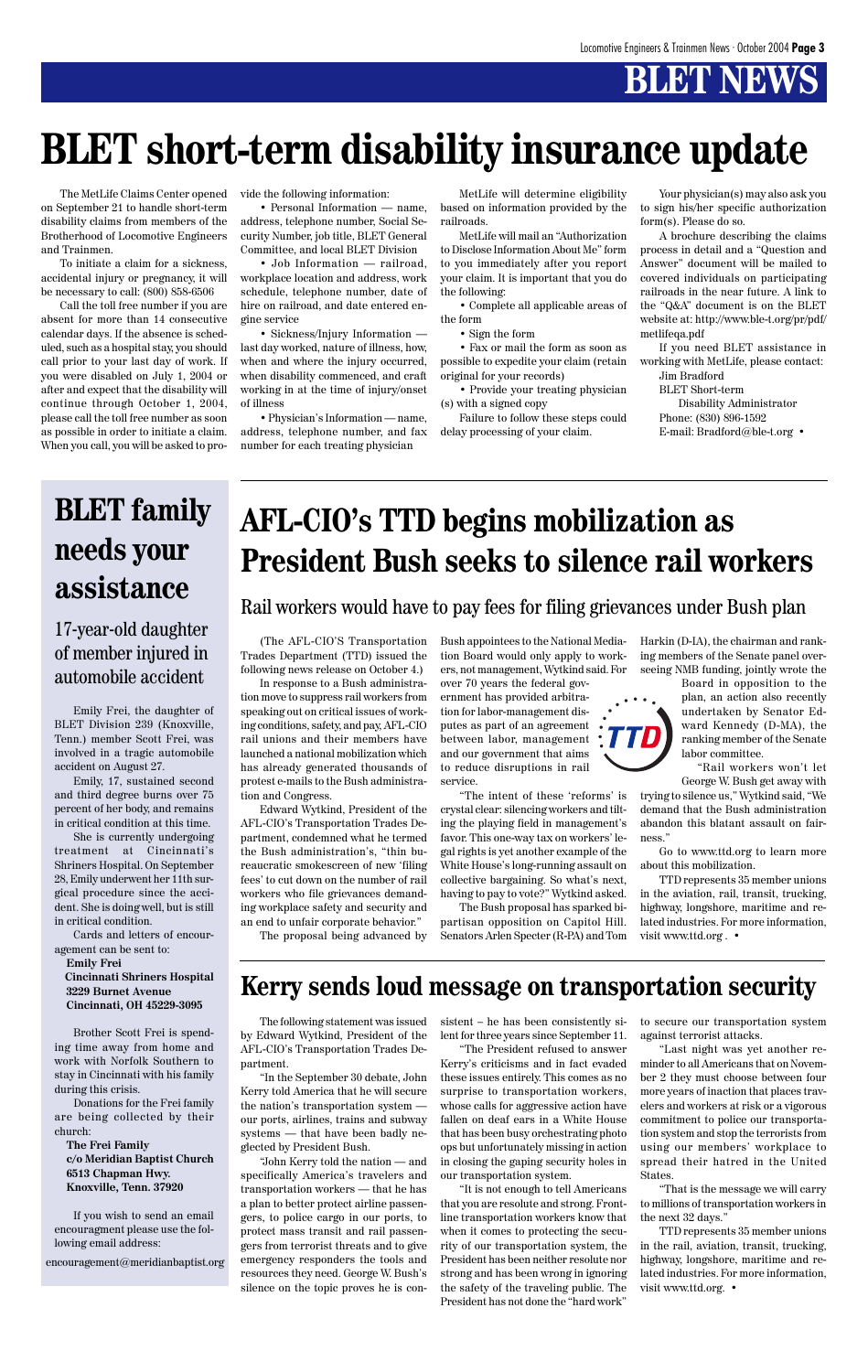## **IERNATIONAL WESTERN CONVENTION**



The BLET's Executive Committee, from left: National Secretary-Treasurer Bill Walpert; First Vice-President Ed Rodzwicz; and National President Don Hahs.



The opening ceremony of the 64th annual International Western Convention in Albuquerque, N.M., began with a procession of bagpipe players.



IWC Chairman Pat Lynch, who hosted the event along with his wife, Barbie, and the members of BLET Division 446 (Gallup, N.M.), displays his roping skills.



From left: Randy Saunders, Local Chairman of BLET Division 5 in Los Angeles; Larry Law, Local Chairman of BLET Division 56 in West Colton, Calif.; and Kim Law.



Tim Donnigan, General Chairman of the Union Pacific-Western Region GCofA.



Louis Fernandez, Legislative Representative of BLET Division 383 (Needles, Calif.)



From left: Tom Flaskamp, FELA designated attorney; Eddie Sanchez, Local Chairman of Division 134 (Winslow, Ariz.); Scott Gibson, Member of Division 811 (Clovis, N.M.); and Rick

Fuller, Member of Division 446 (Gallup, N.M.) and Secretary-Treasurer of the 2004 IWC.



From left: GIA President Onita Wayland; GIA Secretary Anita Caruso; and GIA Vice President/National Legislative Representative Becky Schneider.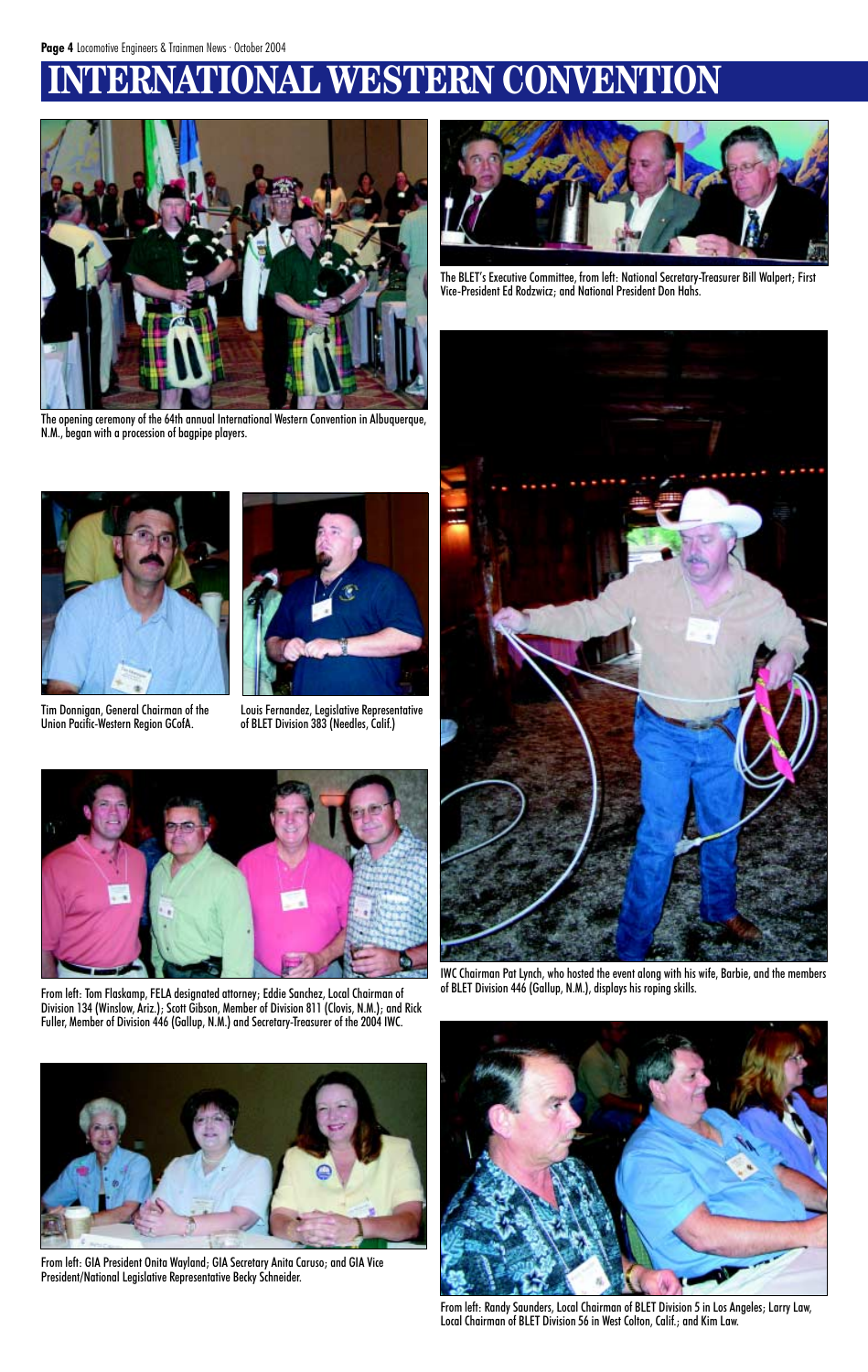## **ALBUQUERQUE, N.M.**



From left: General Chairman Rick Gibbons, BNSF (former STL&SF); and General Chairman Pat Williams (former AT&SF).



From left: General Chairman Mike Young, Union Pacific (Eastern District); and Dave Geisler, Local Chairman of BLET Division 133 (Denver, Colo.).



From left: Scott Palmer, Legislative Representative of BLET Division 42 (Klamath Falls, Ore.); Bob Harvey, the BLET's Regulatory Research Coordinator and member of BLET Division 622 (Alliance, Neb.); and Paul Wingo, BLET National Vice-President.



Tom McRill, Vice-Local Chairman of BLET Division 777 (Platte City, Mo.) and his wife, Lynn.



From left: Lawrence Kemper, Legislative Representative of BLE Division 94 (Gillette, Wyo.); General Chairman Dennis Pierce, BNSF-MRL; and Craig Schmit, Local Chairman of Division 624 (Sheridan, Wyo.).



Sam Caruso, a member of BLET Division 183 (Omaha, Neb.), and Anita Caruso, Secretary of

the Grand International Auxiliary.



Mike Weston, the newly-elected Chairman of the Colorado State Legislative Board, and his wife, Connie.



From left: Billy Joe Worth, President of Division 173 (Fon du Lac, Wisc.); and John Reynolds, Wisconsin Central General Chairman.



GIA President Onita Wayland presents a Certificate of Appreciation to Barbie Lynch.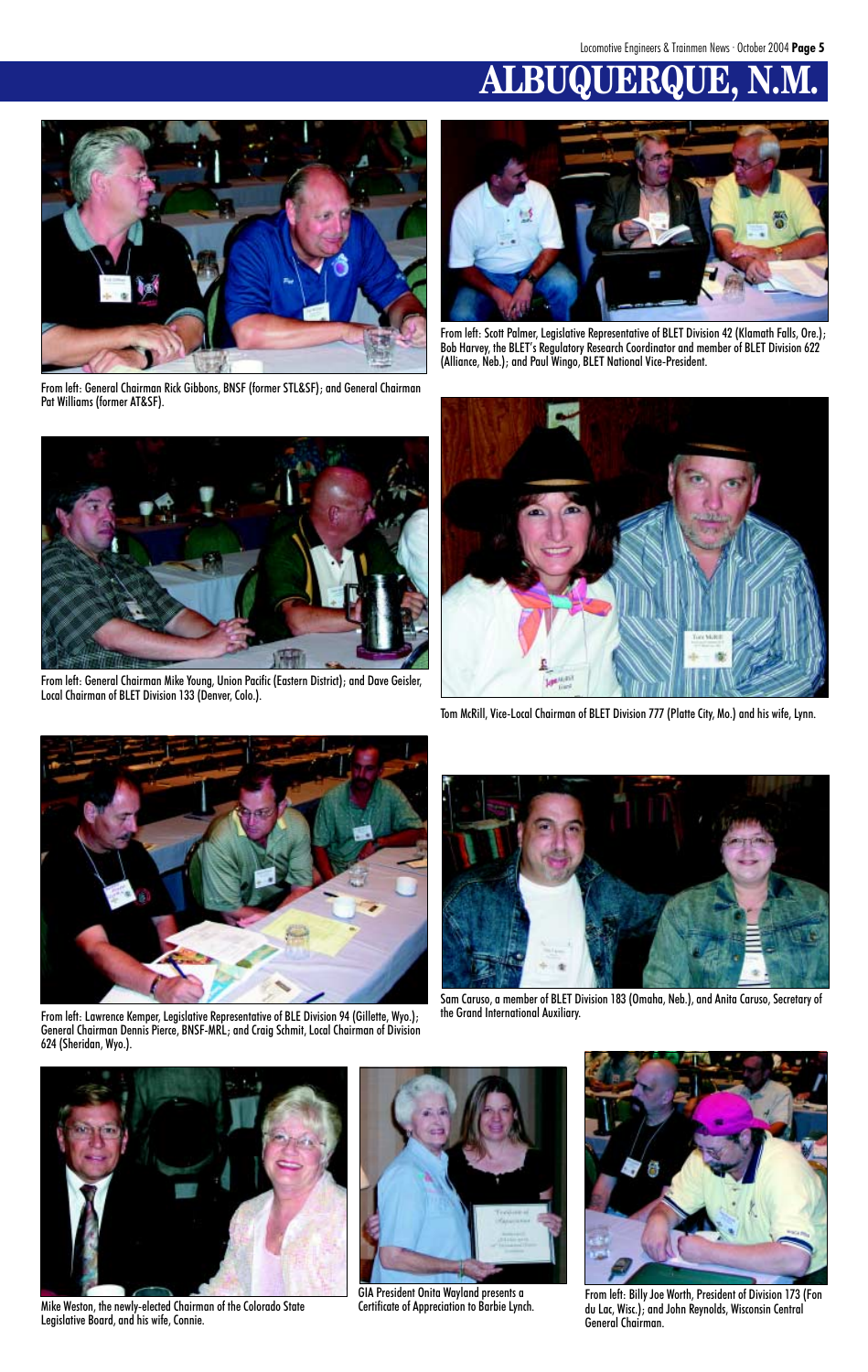## **BT NEWS**

## **Railroad Retirement service credits and pay for time lost**

The Railroad Retirement Board frequently receives questions from railroad employers, employees, and employees' legal advisors about the Board's treatment of pay for time lost in retirement cases. The most common type of pay for time lost arises out of personal injury settlements. Other types include dismissal allowances, guaranteed wages, displacement allowances paid for loss of earnings resulting from the employee being placed in a position or occupation paying less money, and reinstatement awards which include back pay.

It is important that agreements between employers and employees involving pay for time lost are structured correctly for railroad retirement purposes because they are often intended to provide an employee with additional months of creditable service needed to qualify for railroad retirement benefits. Crediting fewer service months than intended may leave an employee ineligible for benefits, while crediting an excessive number of months may delay the beginning date of those benefits. The following questions and answers describe the requirements for the railroad retirement crediting of pay for time lost.

### **1. How do the railroad retirement laws treat pay for time lost?**

Pay for time lost attributable to lost earnings for an identifiable period of absence from active service is treated as compensation creditable under the Railroad Retirement and Railroad Unemployment Insurance Acts. Since the intent of an award for pay for time lost is to treat the employee as if he or she had actually performed compensated service during that period of time, the effect upon railroad retirement

eligibility and benefits is identical to the effect of regular earnings for which service and compensation credit is received.

**2. What factors should be taken into account to ensure that pay for time lost will be creditable for railroad retirement purposes?**

A payment must be made with respect to an identifiable period of time. The specific months during the period of absence from active service must be identified, for example, "the 12 month period beginning September 2003 and ending August 2004." In the case of a payment for personal injury, the entire amount is considered pay for time lost unless, at the time of payment, the employer states that a particular amount of the payment was for other reasons. The compensation is considered earned in, and therefore creditable to, the specified period.

An employment relationship must exist in the months to be credited with pay for time lost. Allocation toward future months is permissible as long as an employment relation is retained for that period. If a settlement agreement requires that an employee resign to receive the payment, the employment relation ceases upon resignation. Allocation after the resignation date is not allowed because it cannot be considered time lost as an employee. With respect to pay for time lost allocated into the future, service months and compensation are not creditable until the time lost has actually elapsed.

The allocation must also relate to the actual period of absence from service for which payment is made. Pay for time lost due to personal injury may not be allocated to service months missing from an employee's record before the date of injury. Similarly, the amount of the pay for time lost must relate to an employee's normal monthly pay. A monthly allocation of at least ten times the employee's daily pay rate in effect on the date of injury is ordinarily considered a reasonable relationship to actual lost earnings. A lesser amount would be considered a token payment and would not be acceptable. For example, if an employee normally earns \$120 a day, the amount of pay for time lost allocated to each month should be at least \$1,200.

#### **3. What other factors should be considered to ensure that pay for time lost correctly provides the total of railroad retirement service months intended?**

It is of primary importance to have a precise breakdown of an employee's service prior to any allocation. As a starting point, an employee should check his or her most recent Form BA-6, or the employee may request a service and compensation statement from the Board. This will avoid allocating pay for time lost to a month or months already reported as service months. Occasionally, an employee will have service months reported for vacation pay, or by another railroad employer—for example, by reason of paid union activity. Credit can only be received once for any given month. Because the period specified is the period for which service credit is due, a month allocated to the same month already on record may result in a shortage of the total months desired. In addition, deemed service months should not be considered in the number of total service months when an allocation period is determined if those deemed service months are within the allocation period. A pay for time lost allocation increasing service and compensation will generally eliminate or reduce the number of deemed service months on record for any affected year. Deemed service months are the product of a calculation. If the components of that calculation change as the result of an adjustment to service and compensation due to a payment for time lost, then the number of deemed service months to which an employee is entitled is likely to change.

The measure currently has seven co-sponsors, including: Kevin Brady (R-TX); Julia Carson (D-IN); Bob Filner (D-CA); Nick Lampson (D-TX); Silvestre Reyes (D-TX); Ciro Rodriguez (D-TX); and Tim Ryan  $(D-OH)$ .  $\bullet$ 

Also, the possibility that an employee has creditable military service should be considered because such military service may not be reflected in the Board's records and may reduce the number of allocated months needed to attain annuity eligibility. Employees are encouraged to file proof of any military service well in advance of retirement so the Board can determine whether the military service is creditable as railroad service. The Board will include creditable military service in its records, which will expedite the annuity application process and also ensure that the Board's records of an employee's service are as complete as possible.

#### **4. Is pay for time lost subject to railroad retirement tier I and tier II payroll taxes?**

As with all compensation, pay for time lost is subject to taxation under the Railroad Retirement Tax Act at the tier I and tier II tax rates and annual maximum earnings bases in effect when payment is made. Pay for time lost is not, however, creditable on the basis of when the payment is made, but to the period for which the payment is allocated. Therefore, the taxable amount and creditable amount will sometimes differ. The employee's portion of the railroad retirement tax liability is usually withheld from the gross amount of the award.

**5. What effect would pay for time lost have on the payment of a railroad retirement annuity or unemployment or sickness benefits for the same days?**

Because pay for time lost is considered earned in the month allocated, an employee is not entitled to an annuity under the Railroad Retirement Act with respect to any months to which pay for time lost has been allocated. If an employee applies for retirement benefits at the expiration of an allocation period, he or she should submit documentation of the period covered by the agreement with the application. Similarly, an employee is not entitled to unemployment or sickness benefits under the Railroad Unemployment Insurance Act with respect to any months to which pay for time lost has been allocated. If a payment for time lost is made which covers a period for which benefits under the Railroad Unemployment Insurance Act were previously paid, the benefits would be subject to recovery.

#### **6. Where can someone get more information about pay for time lost?**

Additional information on pay for time lost, as well as other railroad retirement topics, is available on the Board's Web site at www.rrb.gov. In addition, specific questions can be directed to the Railroad Retirement Board's Quality Reporting Service Center, 844 North Rush Street, Chicago, Illinois 60611- 2092. Their phone number is (312) 751-4992. •

# **Bill would outlaw hazmat remotes**

House bill by Rep. Green (D-TX) would prohibit remote control movements of hazardous materials

Congressman Gene Green (D-TX) has introduced legislation in the U.S. House of Representatives that would prohibit railroads from using remote control locomotives to transport hazardous materials.

Members of the Brotherhood of Locomotive Engineers and Trainmen are asked to contact their Representatives in support of Congressman Green's bill, H.R. 5119.

"There is no independent analysis of hazmat remote control locomotive security risks," Congressman Green wrote in a Dear Colleague letter circulated on Capitol Hill. "Since hazmat remote control locomotives are potentially much greater risks than manned hazmat trains, especially on main tracks and over public grade crossings, the Federal Railroad Administration (FRA) and railroads should demonstrate remote control hazmat trains are safe before allowing them to freely operate."

According to the bill, "No railroad carrier shall operate or cause to be operated on the general system of railroad transportation a remote control locomotive to carry hazardous materials… A railroad carrier that knowingly violates this section or a rule issued under this section is liable to the United States Government for a civil penalty of at least \$5,000 but not more than \$50,000 for each violation."

In his Dear Colleague letter, Congressman Green noted that terrorists frequently attack transportation targets at critical times to take advantage of the available destructive power, such as an airplane full of jet fuel or, potentially, a remote control train carrying hazardous materials.

"On a plane full of jet fuel, the last line of defense is the pilots in the cockpit, so we armed pilots and hardened cockpit doors," he wrote. "Since neither security nor safety of remote control is conclusively established, I am introducing precautionary legislation to secure remote control trains and prohibit hazmat cargos."

In September, a remote control train was involved in a hazardous material spill in East St. Louis that forced 140 people living near the tracks to be evacuated from their homes.

BLET members can support this legislation by contacting their Representatives and asking them to co-sponsor H.R. 5119. Members can call the Capitol Switchboard at (202) 224-3121, or they can contact their Representatives via the Internet at: http:// www.house.gov.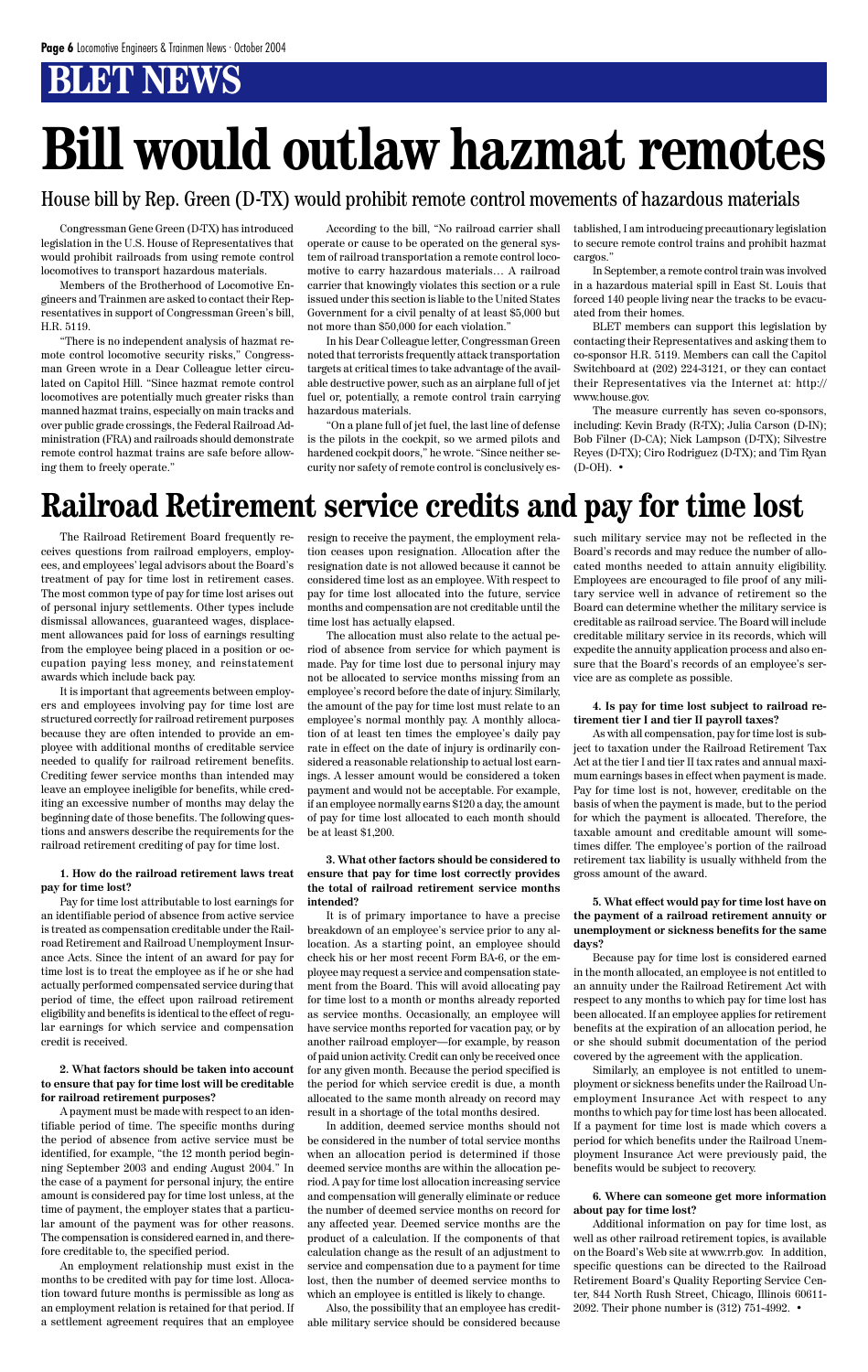## **BLET NEWS**

### **2004 BLET Fees Objector Policy**

**1. Employee Rights** a. Any employee covered by a union or agency shop agree-ment in the United States has the legal right to be or remain a nonmember of the Union. Nonmembers have the legal right: (1) to object to paying for Union activities not related to collective bargaining, contract administration and grievance adjustment, and to obtain a reduction in fees for such activities; (2) to be given sufficient information to intelligently decide whether to ob-ject; and (3) to be apprised of internal Union procedures for fil-ing objections. Employees who choose to object have the right to be apprised of the percentage of the reduction, the basis for the calculation, and the right to challenge these figures. b. To the extent permitted by law, nonmembers may not participate in Union elections as a voter or as a candidate; at-tend Union meetings; serve as delegates to the Convention, or participate in the selection of such delegates; or participate in the process by which collective bargaining agreements are rati-fied.

2. Publication of Policy<br>The fee objector policy shall be published annually in the<br>BLET's newsletter in the month preceding the objection notice<br>period and mailed annually to each objector. It shall also be pro-<br>vided to

b. All expenses concerning the administration of agree-ments, practices and working conditions, including grievance handling, all activities related to arbitration, and discussion with employees in the craft or class (or bargaining unit) or employer representatives regarding working conditions, benefits and contract rights;

convention expenses and other union internal gover-

#### **3. Making Objection Known**

Objecting nonmembers shall provide notice of objection<br>by notifying the National Secretary-Treasurer of the objection by<br>first-class mall postmarked during the month of November pre-<br>ceding the calcular year to which s/he

address. Nonmembers wishing to continue their objection from year to year must renew their objection each year as specified in this paragraph. Objections may only be made by individual employees. No

petition objections may simply seeming.

4. Major Categories of Chargeable Expenses<br>All objectors shall pay their fair share of expenses germane to collective bargaining including<br>name to collective bargaining including<br>names concerning the negotiation of agreeme

The independent referee shall report the determination<br>no later than May 31. This report shall include an analysis of the<br>major categories of union expenses that are chargeable and non-<br>chargeable. A copy of the independe revoked.

Each person entitled to receive the referee's report may<br>challenge the validity of the calculations made by the independent referee by filing an appeal with the BLET National Secre-<br>tary-Treasurer. Such appeal must be made 30.

8. A**rbitration of Challenges**<br>a. After the close of the appeals period, the National Sec-<br>retary-Treasurer shall provide a list of appellants to the Ameri-<br>can Arbitration Association (AAA). All appeals shall be consolidated. The AAA shall appoint an arbitrator pursuant to its Rules for Impartial Determination of Union Fees. The AAA shall inform the National Division.

b. The arbitration shall commence by August 1 or as soon thereafter as the AAA can schedule the arbitration. The arbitrator shall have control over all procedural matters affecting the arbitration in order to fulfill the need for an informed and experience.

arbitration in order to fulfill the need for an informed and experimetrion<br>in order to fulfill the need for an informed and experiments shall have the option of paying a pro-rata portion<br>of the arbitration's fold have the

nance and management expenses; d. Social activities and union business meeting expenses; e. Publication expenses to the extent coverage is related

to charge<br>able activities; fitigation related to collective bargaining, contract administration and internal governance;<br>it is consistent administration and internal governance;<br>it is a consense for legislative and adminis chargeable activitie

i. All costs of strikes and other lawful economic actions.

5. Determination of Chargeable Share<br>The The LET shall retain a certified public accountant to per-<br>form an independent addit of the records of the National Divi-<br>sion. The BLET shall also retain an independent referee fo

thereof) shall be provided to them. Additionally, copies of exhibitis shall be available for inspection and copying at the hearing.<br>It is small continue at the place of the state of the state of state of the state of the b lawful.

h. If the arbitrator shall determine that more than one day of hearings is necessary, hearings shall be scheduled to continue from day to day until completed. The parties to the appeal shall have the right to file a brief within fifteen (15) days after the transcript of the hearing is available, but in no case no more than thirty (30) days after the hearing closes. The arbitrator shall is-sue a decision within forty-five (45) days after the submission of post-hearing briefs or within such other reasonable period as is

consistent with the rules established by the AAA.<br>i. The arbitrator shall give full consideration to the legal<br>requirements limiting the amounts that objectors may be charged,<br>and shall set forth in the decision the legal for such decision

money in any escrow account. **6. Report of Chargeable Share and Basis of Its Calculation**

10. Escrow of Disputed Funds<br>comparison and the set of the reduced monthly fees, or such other greater amount as the independent referee may<br>recommend, shall be placed in an interest-bearing escrow account pending final d conclusion of the appeal period if there are no challenges to the independent referee's determination. •

#### **7. Challenge Procedure**

e. Appellants may, at their expense, be represented by counsel or other representative of choice. Appellants need not appear at the hearing and shall be permitted to file written state-

ments with the arbitrator instead of appearing. Such statement shall be filed no later than fifteen (15) days after the transcript becomes available, but in no case more than thirty (30) days af-

ter the hearing closes.<br>
the therm of the first hearing, one for the first hearing,<br>
appellants shall be provided with a list of all exhibits intended to<br>
be introduced at the hearing and a list of all witnesses intended<br>

#### **9. Payment of Reduced Fees**

Objectors shall pay reduced monthly fees based on the most recent report of the independent referee pending determination of the objection year's chargeable ratio.

The National Mediation Board released the Brotherhood of Locomotive Engineers and Trainmen and the Iowa, Chicago & Eastern Railroad (IC&E) from mediation, opening the door for the next step under the Railway Labor Act.

The National Mediation Board (NMB), the federal overseer of labormanagement relations in the rail industry, released the two parties involved in the dispute on September 3. The BLET organized the property in December of 2002, and workers there have been without a contract for nearly two years. BLET and IC&E management have been in mediation for 16 months.

With release from mediation, both labor and management are free to take economic self-help actions. Any job action is also likely to affect the service of the IC&E's sister railroad the Dakota, Minnesota and Eastern Railroad (DM&E).

"Our members at IC&E have been working without a contract for the past two years," said John Mullen, BLET Short-Line Director. "Kevin Schieffer has refused to seriously address the needs of the employees."

Kevin Schieffer is president of IC&E's parent company, Cedar American Rail Holdings. In recent years, Cedar American Rail Holdings has received authorization from the Surface Transportation Board (STB) to begin DM&E service in the Powder River Basin area to provide rail services to coal shippers. In 2003, they were successful in obtaining a \$233 million loan from the Federal Railroad Administration to use for existing debt and track construction and maintenance.

"It is ironic that Cedar Rail Holdings continues to ask the federal government for more money to fund its expansion into Minnesota, while at the same time they are unwilling to meet with elected union representatives," said BLET National President Don Hahs. •

## **BLET, IC&E at odds over contract**

National Mediation Board releases parties from mediation; Railroad management refuses to 'seriously address' needs of BLET members

### BLET sends best wishes to Betty Child

BLET President Don Hahs announced that long-time BLET employee and honorary member Betty Child has taken a medical leave of absence from her work in the BLET's National Legislative offices in Washington, D.C.

"Betty has for many years been a valuable asset and a significant contributor to the work of the Brotherhood and the trade union movement," he said.

Well-wishers may send cards, however, she asked that no flowers be sent due to her allergies.

"We will continue to keep Betty in our thoughts and prayers," President Hahs said.

Her home address is: Betty Child, 3101 John Marshall Drive, Arlington, VA 22207.

would never even have dreamed of such an unpleasant concept had the UTU not done so first."

UTU's letter of intent will force engineers and trainmen who are members of the BLET to pay a fee to the UTU. "The UTU's October 15 press release is nothing more than a smokescreen to draw attention from its plan to implement exclusive representation, seniority maintenance and seniority retention fees on a national level," President Hahs said.

"It is unconscionable that UTU would make an agreement forcing post-'85 workers to take promoto pay double dues on the other."

BLET General Chairman Tom Roberts explained the reason behind his General Committee's action to begin seniority maintenance fees at Conrail.

"UTU Exclusive Representation is my target, not UTU Members," said the Conrail SAA/CSXT Northern District General Chairman. "On Conrail, seniority accumulation fees are dependent upon UTU exclusive right to represent trainmen."

tion to engineer on the one hand, and then force them and, as a result, withdrew the BLE's exclusive right In 1996, the UTU General Committee on Conrail served notice that, pursuant to its 1996 agreement, it would begin a seniority maintenance fee program, requiring BLE engineers to pay a monthly fee to UTU to continue accumulating trainman seniority. Within 30 days, the BLE General Chairman at the time, Bob Godwin, polled the BLE Conrail General Committee to represent engineers.

About a week ago, the BLET General Committee on Conrail served notice that, pursuant to its 1996 agreement, it would begin a seniority maintenance fee program, requiring UTU engineers to pay a seniority maintenance fee to continue accumulating engine service seniority, unless the UTU withdraws its exclusive right to represent trainmen. It is hoped that the UTU will give up that exclusive right as the BLE did in 1996, Roberts said.

"Only if the UTU fails to withdraw exclusive representation will any UTU member pay 'double dues,'" Roberts said. "We are only doing what the UTU did in 1996. Clearly, UTU exclusive representation is my target, not UTU members."

The BLET National Division will convene its Advisory Board and all General Chairmen to discuss this issue and determine possible solutions. •

### Maintenance Fees

### Continued from Page 1

### Amtrak sets record year

For the second year in a row, Amtrak has posted its highest ridership ever. The federally subsidized railroad, a continual source of debate in Congress, carried 25,053,564 passengers nationwide in the fiscal year that ended Sept. 30. That's a 4.3 percent increase over last year's ridership of 24,028,119 — the previous record-setting total for

Former truck driver John R. Stokes was sentenced to 2 years in prison for his role in a 1999 Amtrak derailment near Bourbonnais that killed 11 people and injured 121 others.

Stokes was convicted of keeping false records and driving too long without rest. Kankakee County Judge Clark Erickson said that although there were a variety of factors contributing to the

### Trucker in Bourbonnais crash gets prison time

## **PASSENGER RAIL NEWS**

accident — including problems with the warning signals and gates at the crossing — Stokes bears some responsibility and should serve time. There was no doubt, the judge said, that Stokes was driving while tired and fatigue factored into his quick decision to try and cross the tracks.

Amtrak's City of New Orleans was moving at the legal speed of 79 mph when it crashed into Stokes' semitrailer. Prosecutors said Stokes, 64, told investigators he stopped at home to rest before the accident, but gas receipts show he was, in fact, on the road. *(From the Chicago Tribune.)* •

the 33-year-old Amtrak system.

Meanwhile, four state-supported "corridor" routes that Amtrak operates within Illinois each saw increases in ridership. So did cross-country, or longdistance, trains that pass through Illinois, including the San Antonio-bound "Texas Eagle" that stops in Springfield.

Amtrak racked up its biggest numbers despite having to suspend some train service due to the recent Florida hurricanes.

*(From Copley News Service.)* •

### UTU seniority maintenance fees will hurt both engineers and trainmen